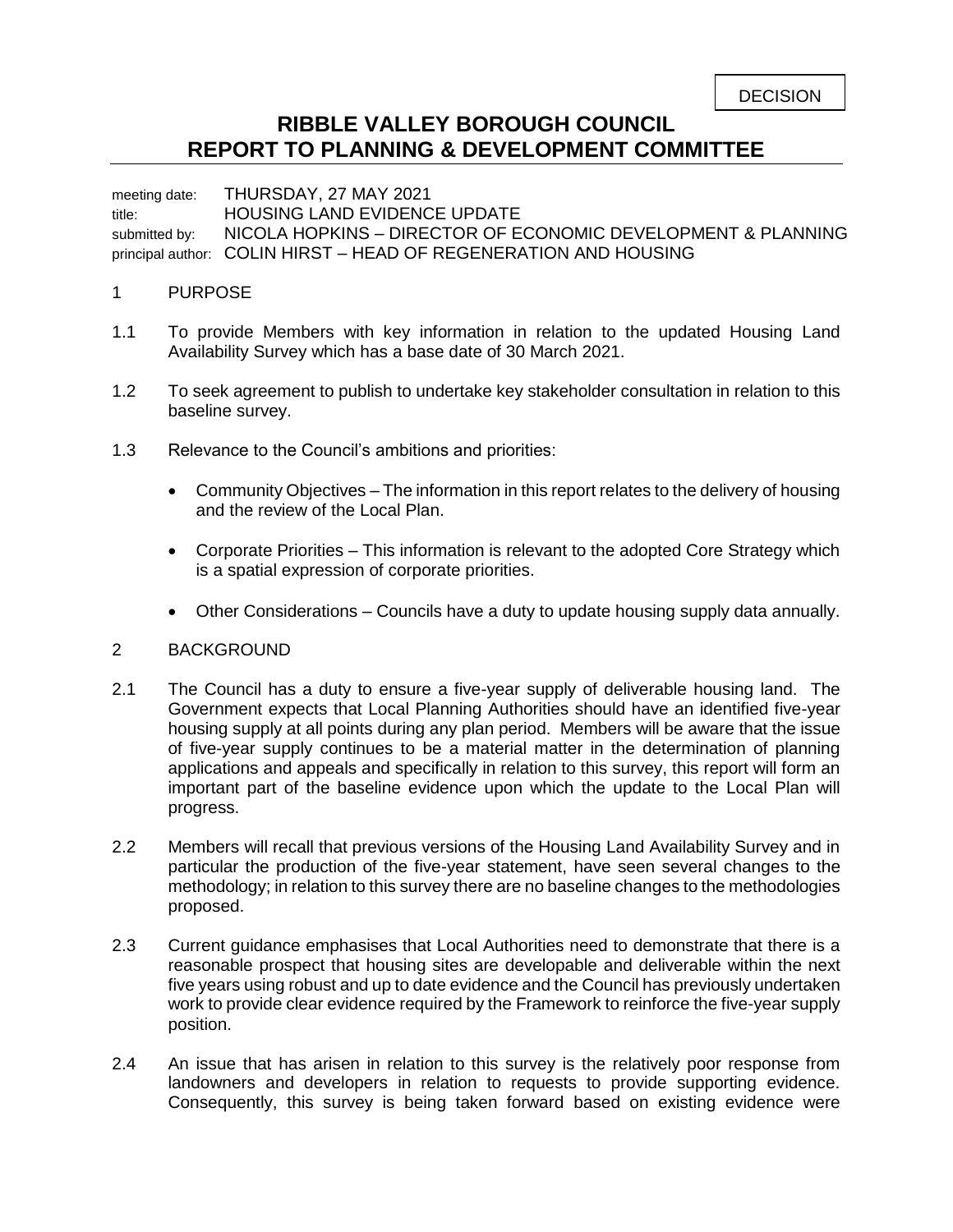considered appropriate, relevant updates in relation to information received and an assessment of development activity over the previous 12-month period which also gives an understanding of the impact of the pandemic on housing land supply and development activity in the borough.

- 2.5 A copy of the full Housing Land Availability Study and the Draft 5 Year Statement can be viewed using the following link: [https://www.ribblevalley.gov.uk/Housing\\_Land\\_Availability\\_Survey\\_and\\_Report\\_2021](https://www.ribblevalley.gov.uk/Housing_Land_Availability_Survey_and_Report_2021)
- 3 HOUSING LAND SUPPLY
- 3.1 Members will be aware that given the Core Strategy was adopted in 2014, the Council undertook a review and determined that the plan did need to be updated at its five-year anniversary and consequently work is underway to take this forward. Government guidance in relation to calculating housing requirements is set out in the National Planning Policy Framework. Whilst the Development Plan is valid, because it has reached its fiveyear anniversary and is in the process of being updated (within which process the Local Plan requirement will be determined) the National Guidance is that the baseline for housing requirements should be based on the Government's standard methodology approach.
- 3.2 The Standard Methodology Calculation is set out in the 5-year statement and is calculated as a baseline of 137 dwellings per annum.
- 3.3 The relevant housing land supply set out in the evidence is 14.2 years measured against the standard methodology. Monitored against the Core Strategy requirement for comparison the supply is 6.5 years. Consequently, the Council can demonstrate a 5-year supply of housing land and strategic housing requirements can be met.
- 3.4 As indicated earlier in this report, one of the issues that has arisen is the availability of upto-date evidence from landowners and developers to support the assumptions that have been applied previously. As the 5-year Statement will form a baseline evidence for the Local Plan Review, it is proposed the document is published in draft form inviting comments from stakeholders on the evidence used and the assumptions made.
- 3.5 It is proposed to publish the document for a consultation period of four weeks to enable stakeholders to provide comments, after which subject to no adverse issues being raised and subject to any technical amendments the survey will be published in final form as the Council's baseline position. If issues arise that warrant further consideration by Members, a report will be brought back to this Committee.
- 4 RISK ASSESSMENT
- 4.1 The approval of this report may have the following implications:
	- Resources The cost of publishing the document and undertaking stakeholder engagement are contained within existing revenue budgets.
	- Technical, Environmental and Legal The Council is required to demonstrate it has a 5-year supply of developable housing land, undertaking stakeholder testing will support the ability to maintain a robust evidence base.